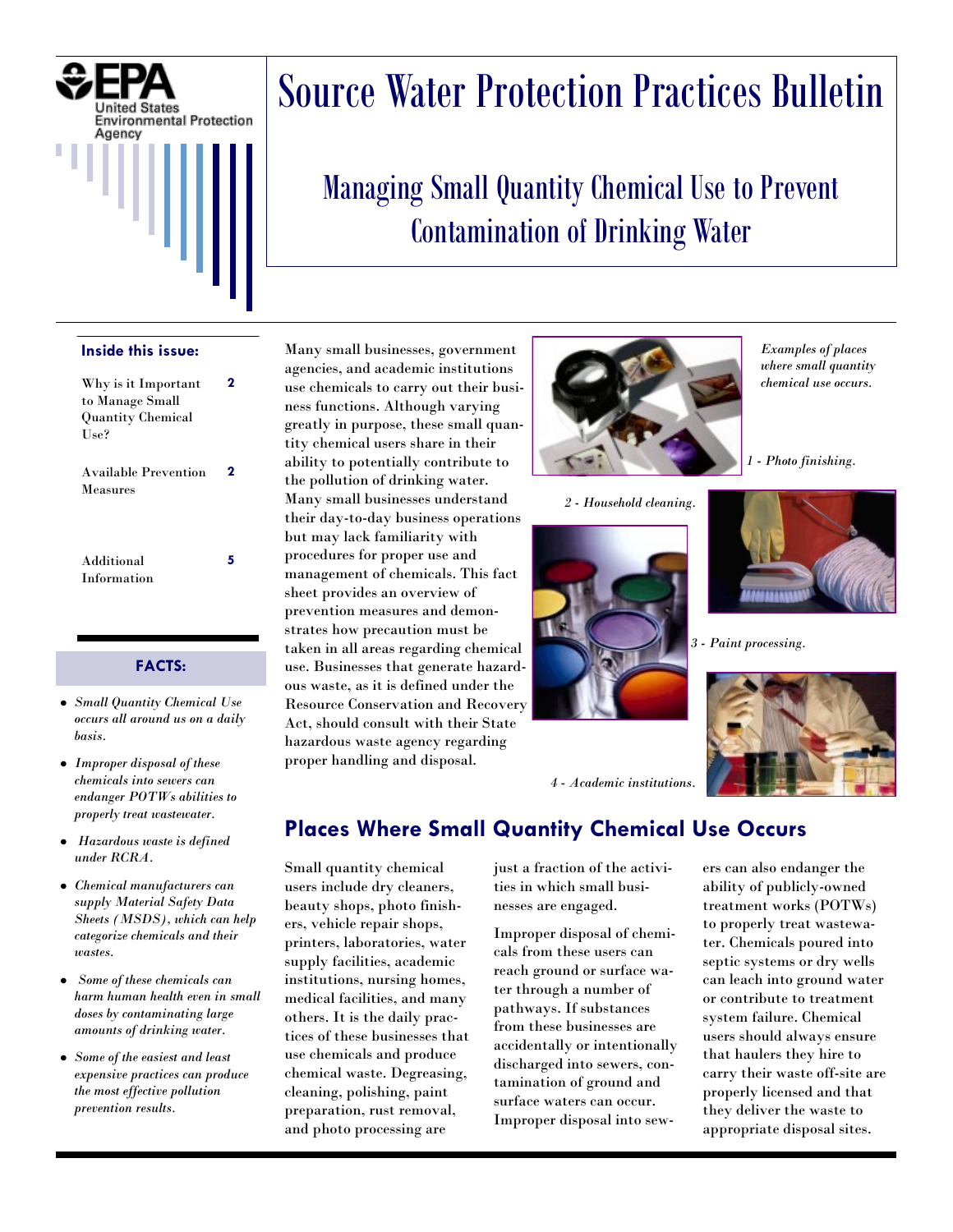**Page 2 Source Water Protection Practices Bulletin** 

**Perchloroethylene, a dry cleaning residue, causes kidney and liver damage in both humans and animals. It is among the most common contaminants in ground water and a very small amount can contaminate many thousands of gallons of water.** 

### **Why is it Important to Manage Small Quantity Chemical Use Near Sources of Drinking Water?**

Many ordinary businesses use chemicals and produce chemical waste that can be harmful to humans if ingested. Types of chemicals used by these businesses include solvents, corrosives, dry cleaning agents, heavy metals and inorganics, inks and paint, lead-acid batteries, plating chemicals, cyanide, and wood preserving

agents. Each set of contaminants has its own environmental and health hazards. For example, a dry cleaning filtration residue, perchloroethylene, causes kidney and liver damage in both humans and animals. It is among the most common contaminants in ground water and a very small amount can contaminate many thou-

sands of gallons of water. Used cyanide, a common waste product of metal finishing, is considered an acutely hazardous waste and can be toxic in very small doses. Chemical manufacturers can supply Material Safety Data Sheets (MSDS) which list these kinds of dangers and help to categorize products and their waste.

## **Available Prevention Measures to Address Small Quantity Chemical Use**

Due to the large number and variety of businesses that use chemicals, there are a vast number of prevention measures, many of which are specific to the facility of interest. This fact sheet discusses some prevention measures that are common to most chemical using facilities. Before a facility can implement any pollution prevention practice, it must first assess what kinds of chemicals are used and how they are used. Monitoring chemical use can help operators decide which option will be the most beneficial. Businesses should start with easy and inexpensive practices before considering more costly measures such as equipment and process modifications. Some of the

> *5 - Measure carefully to avoid producing large quantities of useless material.*

easiest and least expensive practices can produce the most effective pollution prevention results.

Please keep in mind that individual prevention measures may or may not be adequate to prevent contamination of source waters. Most likely, individual measures should be combined in an overall prevention approach that considers the nature of the potential source of contamination, the purpose, cost, operational, and maintenance requirements of the measures, the vulnerability of the source waters, the public's acceptance of the measures, and the community's desired degree of risk reduction.



### **Ways to Avoid Excess Chemical Use:**

**Waste exchanges reduce disposal costs and quantities, reduce the demand for natural resources and increase the value of waste.** 



*6 - Order materials on an as-needed basis.*

can significantly reduce the toxicity of waste disposed and increase the possibility of recycling materials. Another method of waste reduction is trading waste with other businesses. Waste exchanges reduce disposal costs and quantities, reduce the demand for natural resources, and increase the value of waste.

# **Waste Reduction and Management -**

Good waste reduction and management strategies can significantly reduce the threat of hazardous materials to drinking water sources. Make sure employees carefully follow the manufacturer's directions when mixing or using chemicals to prevent producing large quantities of useless material that must be disposed of as waste. The toxicity of waste can be reduced by using the least hazardous or least concentrated products avail-

able to accomplish their processes. Such substitutions include the use of water based paints, or high solids solvent based paints when water based paints are not available. Cleaning products and solvents, which can contain highly toxic or harsh chemicals, can be replaced with less hazardous counterparts. Printing businesses can use nontoxic inks that are free of heavy metal pigments.

#### **Responsible Purchasing -**

Responsible purchasing can also drastically decrease the amount of waste for disposal. This includes ordering materials on an as-needed basis and returning unused portions back to vendors. A facility may unwittingly create excess harmful materials by mixing hazardous with nonhazardous waste. Avoiding this practice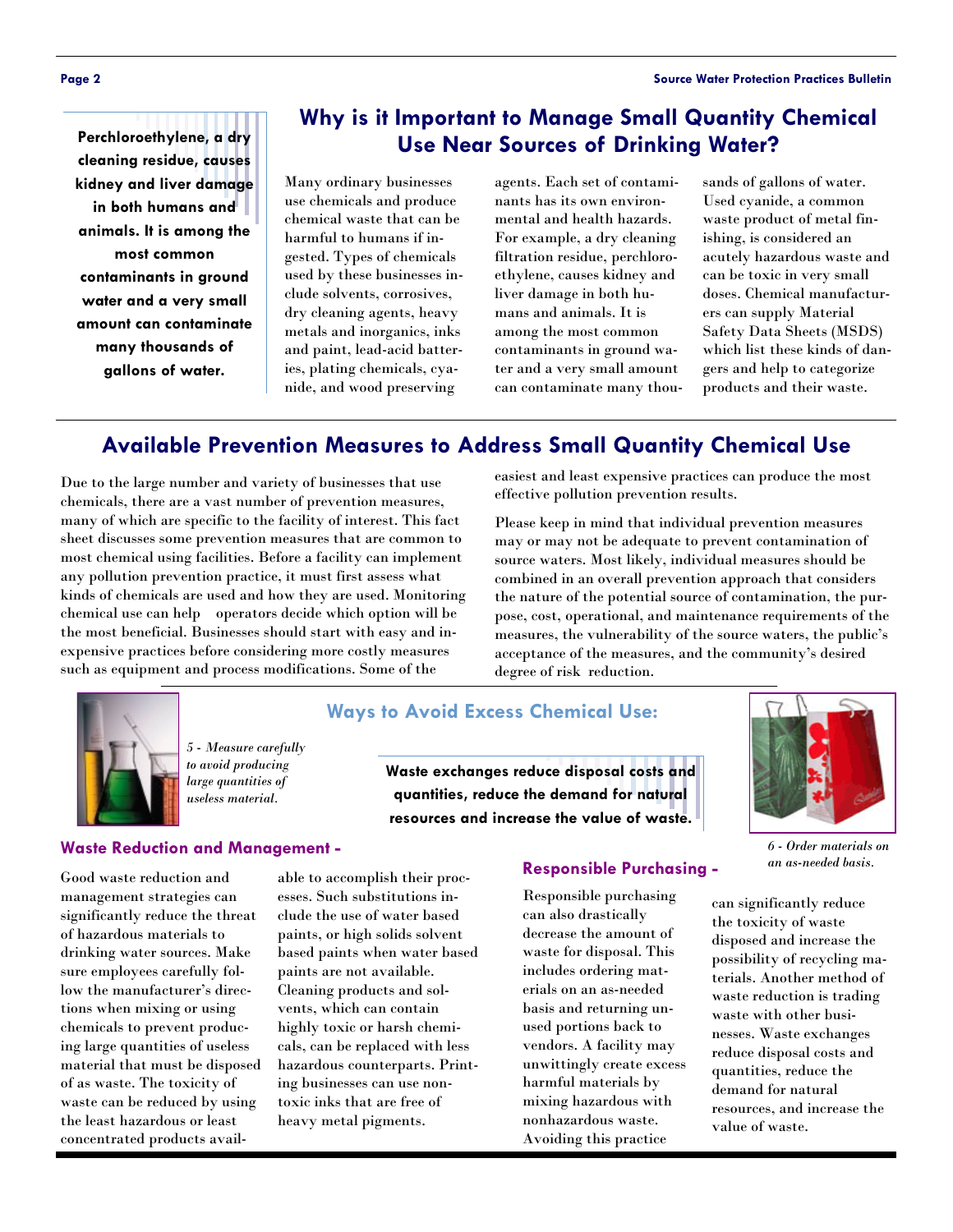#### **Proper Use and Handling of Chemicals:**

#### **Reading the Labels -**

Reading the label on chemical containers is one of the simplest and most important prevention measures. The label provides information on proper use, storage, and disposal and may provide emergency information in the event the product is accidentally spilled or ingested. In cases where the chemical is highly dangerous, the label will contain special warnings or use restrictions.

*proper use, storage and disposal.* 





*8 - All staff should be trained on proper storage and spill protocols.* 

#### **Employee Training -** *7 - Labels provide information on*

Employee training is critical in preventing source water pollution by chemical using facilities. While many preventive measures seem simple and straightforward, if they are not followed or employees are unaware of them, significant consequences can result. All staff should be trained to store materials properly and be aware of spill control and response protocols. Employees can be encouraged to learn and retain proper procedures through periodic drills, pollution prevention training workshops, and company incentive or reward programs.

#### **Proper Storage and Disposal of Chemicals:**

#### **Proper On-Site Storage -**

Proper on-site storage of hazardous substances helps to prevent accidental leaks and applies to both storage areas and containers. Designated storage areas should have paved or impervious surfaces, a protective cover, and secondary containment around all containers to catch spills. Containers should have clear and visible labels which include purchase date and all information presented on the distributer's original label. Dating materials allows facilities to use older

materials first. When not in use, storage containers must be sealed to prevent spills and evaporation. Storage areas and containers should be thoroughly inspected on a weekly basis and secured against unauthorized entry. Care should be taken that chemical storage and handling areas do not allow for contamination of storm water flows. EPA has developed extensive guidance providing BMPs for storm water management in industrial settings.



*9 - Compare the chemical needs of a facility to the supply on-hand. Excess chemicals should be removed.* 



*10 - Storage areas should have impervious surfaces, a protective cover, and secondary containment around all containers to catch spills.* 

#### **Chemical Audits -**

Chemical audits are a good starting point. It is important to understand chemical needs for the facility and compare these to the chemical supply on hand. Where appropriate, excess chemicals should be removed (and properly disposed), or future purchasing adjusted to

reduce stored inventories. A chemical management plan that includes a list of chemicals used, the method of disposal such as reclamation or contract hauling, and procedures for assuring that toxic chemicals are not discharged into source water should be implemented.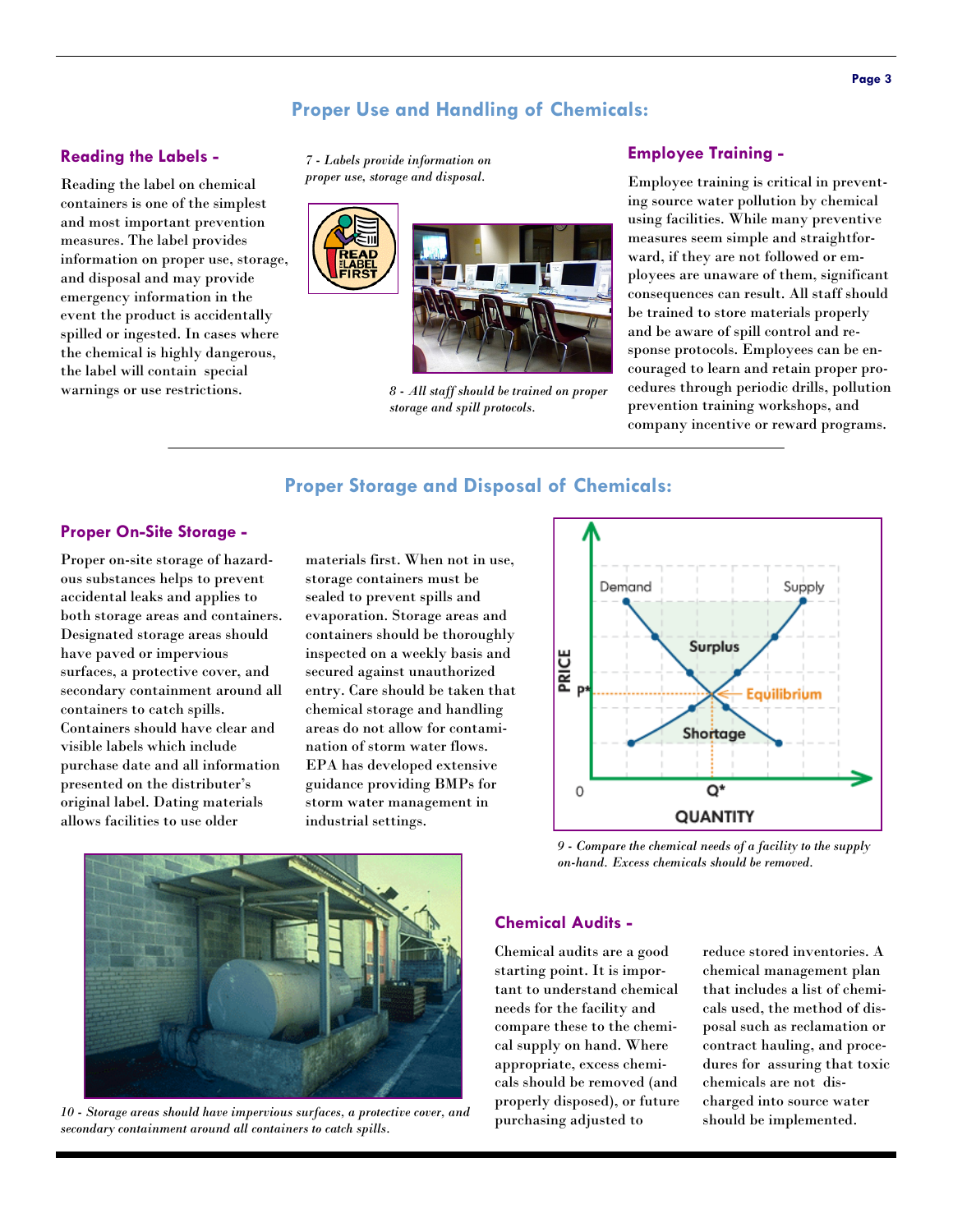#### **Page 4 Source Water Protection Practices Bulletin**

#### **Spill Prevention and Control -**

When hazardous substances are unintentionally released, the event is considered a spill and must be treated appropriately. Spill prevention and control includes spill response plans which serve as guidance for employees in the event of a large spill. A good plan minimizes environmental impact and reduces liability for clean-up costs and possible bodily injuries. It should be kept where it can be easily viewed by employees near mixing and storage areas. Besides detailed instructions for staff, a spill response plan includes a diagram showing the location of all chemicals, floor drains, exits, fire extinguishers, and spill response supplies. Spill response supplies (e.g., mop, pail, sponges,

absorbent materials) should also be listed. Someone trained in these procedures must be on site or easily reachable during hours of operation.

Other practices to control spills include the use of funnels when transferring harmful substances and drip pans placed under spigots, valves, and pumps to catch accidental leakage. Sloped floors allow leaks to run into collection areas. Catch basins in loading dock areas, where nearly one third of all accidental spills occur, can help recapture harmful chemicals. All practices should be performed in a way that allows the reuse or recycling of the spilled substance.

*11 - Hazardous waste warnings.* 



| SPILL RESPONSE PLAN - IN CASE OF A SPILL OR LEAK |                                                                                                                                                                                                                                                                                                                                                                                        |  |
|--------------------------------------------------|----------------------------------------------------------------------------------------------------------------------------------------------------------------------------------------------------------------------------------------------------------------------------------------------------------------------------------------------------------------------------------------|--|
| 1. BE SAFE                                       | If necessary wear appropriate safety gear.<br>Is the spill a hazardous substance? Ensure availability<br>of MSDS to confirm correct handling of product. Include<br>where safety gear is located onsite or in which vehicle.                                                                                                                                                           |  |
| 2. STOP THE<br><b>SOURCE</b>                     | Locate the source of the spill and stop any<br>contributing activities eg. turn off equipment, plug the<br>leak, upright the container.                                                                                                                                                                                                                                                |  |
| 3. PROTECT<br><b>STORMWATER</b>                  | Block access to the stormwater system with drain<br>covers, shut-off valves, pipe bungs etc.<br>Confine or divert the spill with sandbags, booms or<br>other suitable material.<br>Specify where drain covers etc can be found. If a mobile<br>company indicate which vehicle onsite has the spill<br>response kit.                                                                    |  |
| <b>4. NOTIFY</b>                                 | Tell your supervisor/site foreman/manager and other<br>agencies if needed.<br>For advice or assistance call:<br>24hr Water Pollution Hotline 377310700                                                                                                                                                                                                                                 |  |
| 5. CLEAN UP                                      | Clean up all residues of the spill without allowing<br>washwater or sweepings to get into the stormwater<br>system or the soil.<br>Pump or sweep to a safe container or area.<br>Do you need to neutralise hazardous substances? If so<br>include details here. If appropriate include contact<br>numbers of sucker trucks or other contractors you may<br>require during the cleanup. |  |
| 6. DISPOSE<br><b>RESPONSIBLY</b>                 | Use a responsible waste disposal contractor to<br>remove contaminated material and clean-up gear.<br>Include phone numbers of contractors you use. Specify<br>where the waste should be disposed. Remember<br>hazardous wastes eg. oily rags/absorbents cannot go in<br>your normal waste collection.                                                                                  |  |
| 7. RESTOCK<br><b>AND REVIEW</b>                  | Immediately replace all used clean-up material.<br>Assess the cause of the spill and take any steps<br>$\overline{\phantom{a}}$<br>necessary to prevent reoccurrence.<br>Have a site meeting to discuss the reason for the<br>spill. Discuss at next team meeting.<br>If appropriate include numbers for companies that can<br>restock your spill kit.                                 |  |

**A good plan should be kept where it can be easily viewed by employees near mixing and storage areas. Besides detailed instructions for staff, a spill response plan includes a diagram showing the location of all chemicals, floor drains, exits, fire extinguishers, and spill response supplies.** 

*12 - Sample response plan.*



*13 - Chemical waste should be disposed of according to the manufacturer's directions and State and local requirements.* 

#### **Proper Disposal Decisions and the MSDS -**

Hazardous waste should never be discharged into floor drains, storm drains, toilets, sinks, other improper disposal areas, or other routes leading to public sewers, septic systems, or dry wells. Chemical waste should be disposed of according to the manufacturer's directions and State and local requirements. Many local communities sponsor household hazardous waste events to collect and properly dispose of small quantities of chemicals.

A useful tool for making disposal decisions is the Material Safety Data Sheet (MSDS). These sheets provide important information regarding contents of commercial products and enable a facility to determine whether materials will produce hazardous waste. MSDS data (i.e., chemical name, ingredients, possible carcinogens, and other known hazards) are also important for chemical use, storage and spill control. MSDS documents can be obtained from manufacturers and should be kept readily accessible.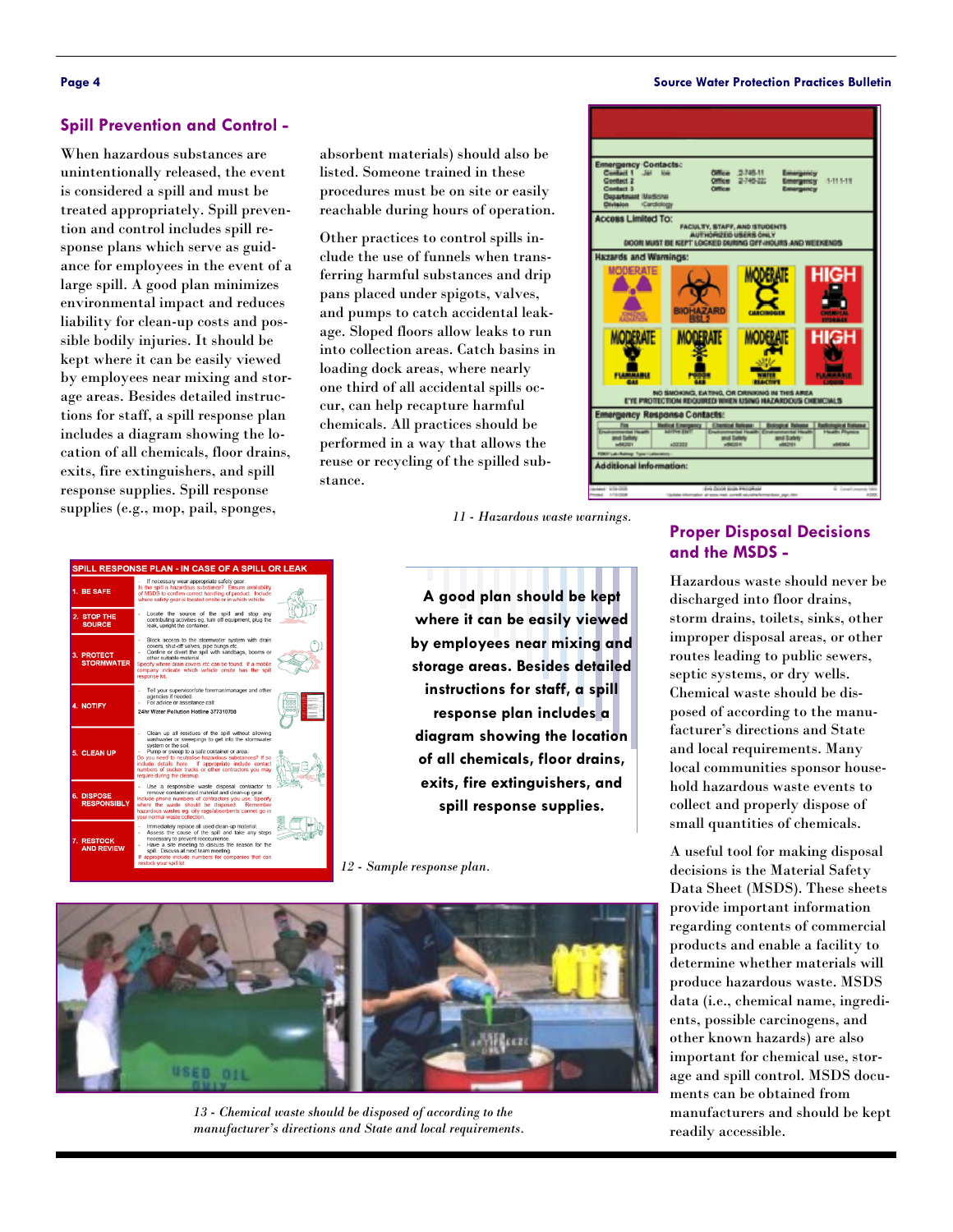### **Additional Information**

These sources contain information on small quantity chemical use pollution prevention practices. All of the documents listed are available free of charge on the Internet.

Assistance is available to communities wishing to enact ordinances to protect water supplies from contamination due to small quantity chemical use or to small businesses seeking to improve their operations with management measures. Local fire departments or departments of health have the authority to pass ordinances or regulations covering chemical use and safety. Contact local government authorities in your area to see if there are ordinances in place to manage small quantity chemical use. Numerous examples of local source water protection-related ordinances for various potential contaminant sources can be found at: http://www.epa.gov/r5water/ordcom/

http://www.epa.gov/owow/nps/ordinance/

http://www.epa.gov/owow/nps/ordinance/links.htm.

The Small Business Environmental Home Page (http://www.smallbiz-enviroweb.org/fundstat.html) provides links to financial assistance programs and other available assistance in all 50 States.

The following resources provide information on selection and design of specific management measures: Massachusetts Department of Environmental Protection, Bureau of Resource Protection, Drinking Water Program. (1996, June). Tips for Protecting Your Drinking Water Supply. Retrieved February 26, 2001, from the World Wide Web: http:// www.state.ma.us/dep/brp/dws/files/donts.htm

Minnesota Pollution Control Agency. (1999, July). Disposal of Industrial Wastewater and Alternatives. UICP/8-02/July 1999. Retrieved February 21, 2001, from the World Wide Web: http://www.pca.state.mn.us/water/pubs/8-02.pdf

New Hampshire Department of Environmental Services. (1999, February). Best Management Practices (BMPs) for Groundwater Protection. WD-WSEB-22-4. Retrieved February 26, 2001, from the World Wide Web: http://www.des.state.nh.us/ factsheets/ws/ws-22-4.htm

New York State Department of Environmental Conservation, Pollution Prevention Unit. (1998, March). Environmental Compliance and Pollution Prevention Guide for Small Quantity Generators. Retrieved January 2001, from the World Wide Web: http://www.dec.state.ny.us/website/ppu/ecppsqg.pdf

Ohio Environmental Protection Agency, Division of Hazardous Waste Management. (1997, August). Your Business and Hazardous Materials Management. Retrieved February 21, 2001, from the World Wide Web: http://www.epa.state.oh.us/dhwm/ dwatt/brochure.htm

U.S. EPA, Envirosense. (1993, February). Case Study: Preventing Ground Water Contamination. #1903. Retrieved February 21, 2001, from the World Wide Web: http://es.epa.gov/techinfo/case/michigan/michcs15.html

U.S. EPA, New England. (2000, April). What Role Does Your Business Have in Protecting Drinking Water Sources. EPA-901- F-00-001. Retrieved February 21, 2001, from the World Wide Web: http://www.epa.gov/region01/eco/drinkwater/ sourcewater.pdf

U.S. EPA, Office of Solid Waste. (1996, April). Understanding the Hazardous Waste Rules. EPA530-K-95-001. Retrieved May 1, 2001, from the World Wide Web: http://www.epa.gov/epaoswer/hazwaste/sqg/handbook/sqg\_pdf.pdf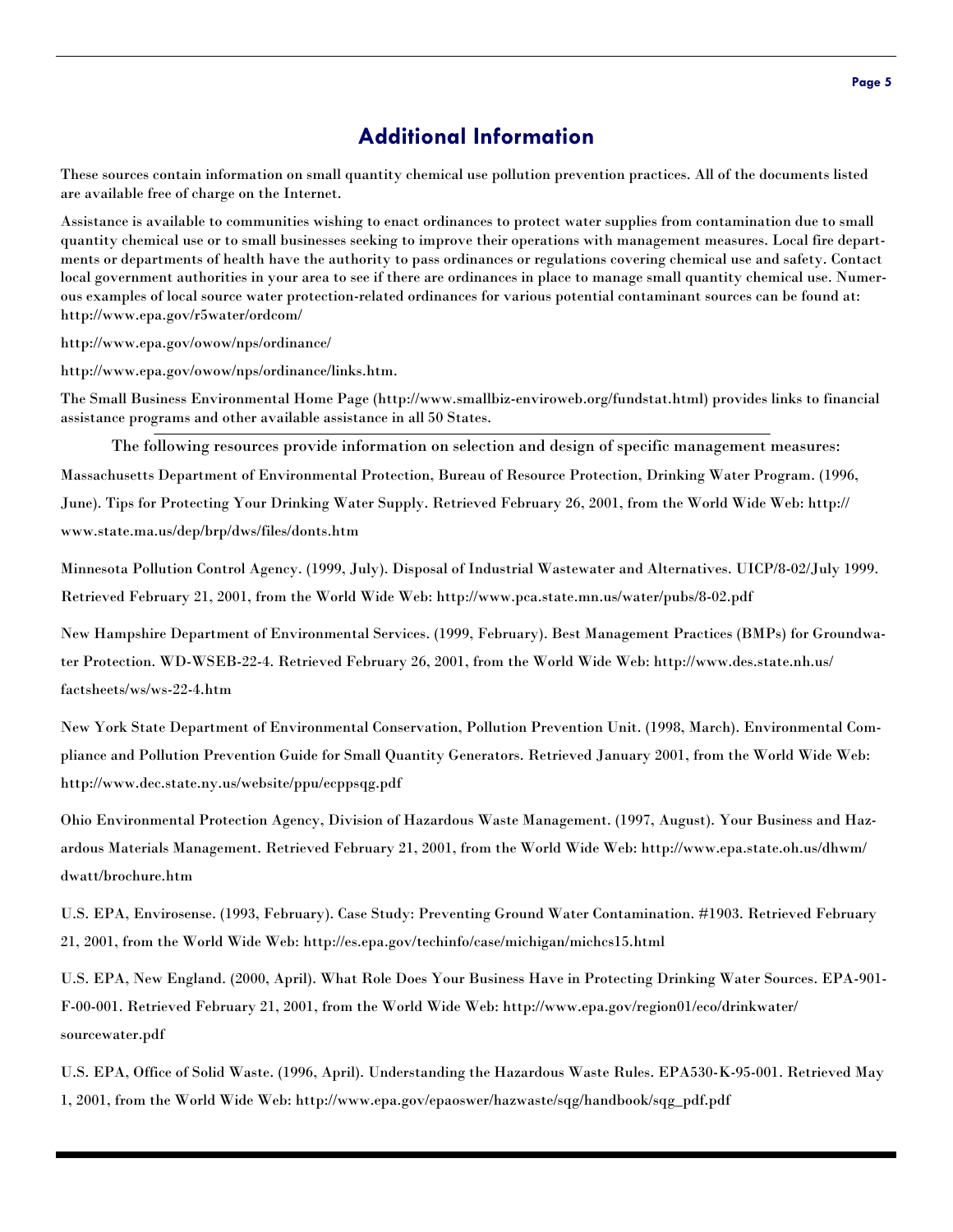#### **Page 6**

U.S. EPA, Office of Wastewater Management. (1992, September). Storm Water Management for Industrial Activities: Developing Pollution Prevention Plans and BMPs. Retrieved May 1, 2001, from the World Wide Web: http://www.epa.gov/owm/sw/ indguide/index.htm

The following sites provide information on preventive measures for small quantity chemical use: downthedrain.org is a site dedicated to reducing the threat of hazardous materials to our drinking water supply. http:// www.downthedrain.org

The Miami-Dade Department of Environmental Resource Management provides several best management practices fact sheets for various types of facilities. http://www.co.miami-dade.fl.us/derm/

The Small Business Environmental Home Page (http://www.smallbiz-enviroweb.org) helps small business access environmental compliance and pollution prevention information. Its publication section provides documents and web sites for various small quantity chemical users.

The U.S. EPA's Office of Enforcement and Compliance Assistance (http://es.epa.gov/oeca/main/compasst/index.html) provides documents and links related to small quantity chemical users.

Information on waste exchange can be found on U.S. EPA's Envirosense web site for Materials/Waste Exchange. http://es.epa.gov/program/iniative/waste/waste.html.

#### **Image Credits**

- 1 5 Previous Small Quantity Chemical Use Bulletin from 2001.
- 6 Shopping bags. Composite image of shopping bags.
- 7 Previous Small Quantity Chemical Use Bulletin from 2001.

8 - Flickr Creative Commons: Attribute only search. Serene Computer Lab at Seward Montessori School, uploaded by "izzymunchted" on September 21, 2007.

9 - Supply and Demand Curve: http://sworlandoblog.com/2008/04/01/orlando-has-the-most-number-of-vacant-homes/

10 - Image taken from the original 2001 Above Ground Storage Tank Bulletin.

11 - Hazardous Materials Sign taken from: http://www.med.cornell.edu/ehs/chem\_waste/summary\_requirements/index.html

12 - Spill Response Sample Plan taken from: http://www.northshorecity.govt.nz/OurCommunity/EnvironmentalEducation/ PollutionPrevention/Pages/PollutionPreventionAtWork.aspx

- 13 Previous Small Quantity Chemical Use Bulletin from 2001.
- 14 http://www.labsafety.com/LAB-SAFETY-SUPPLY-Spill-Response-Drum-Kits\_24549916/

Back Cover - Flickr Creative Commons: Attribute only search. Graduated cylinders and beaker filled with chemical compounds, uploaded by "Horia Varlan" on January 14, 2010.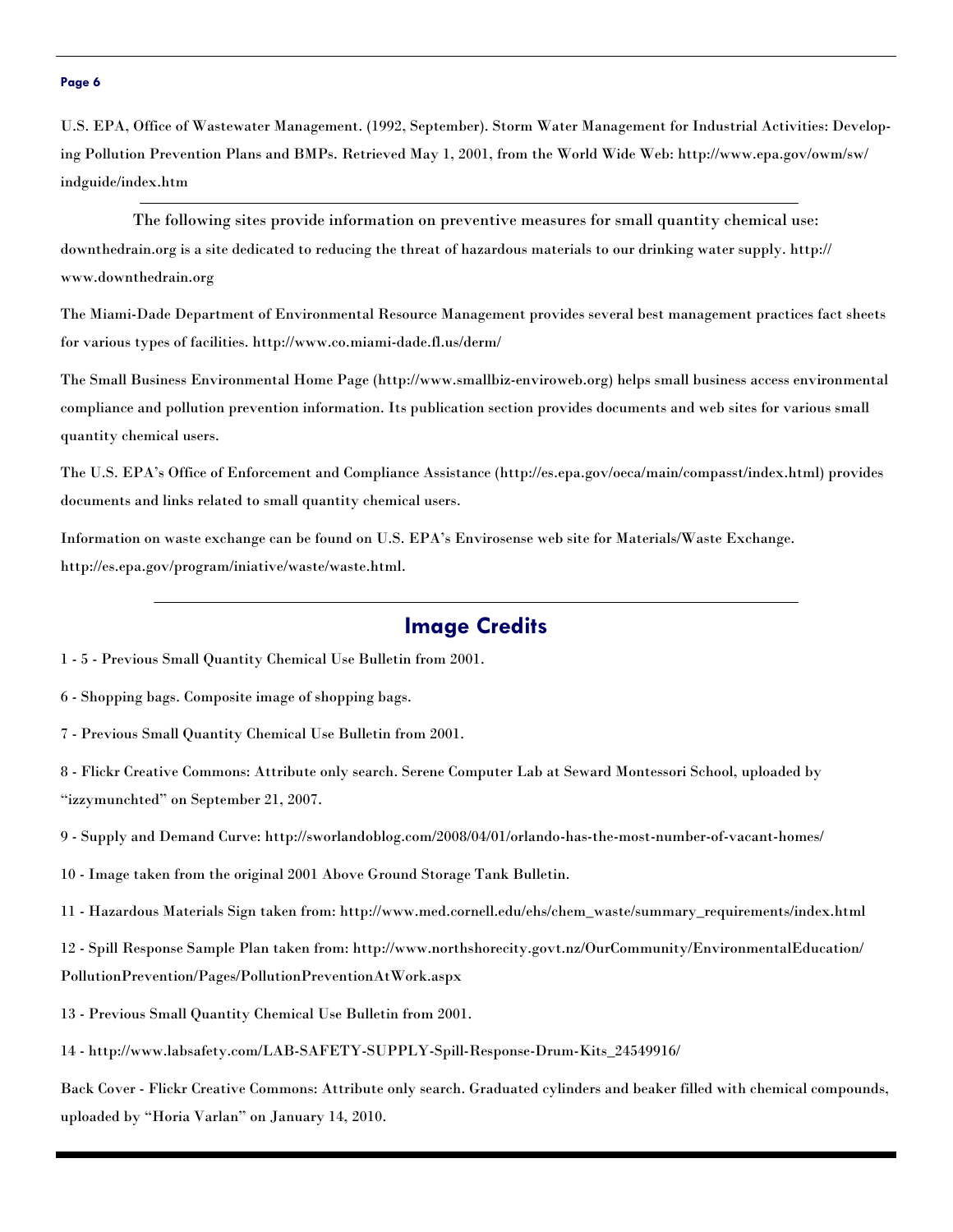

*14 - Sample of spill response supplies.*